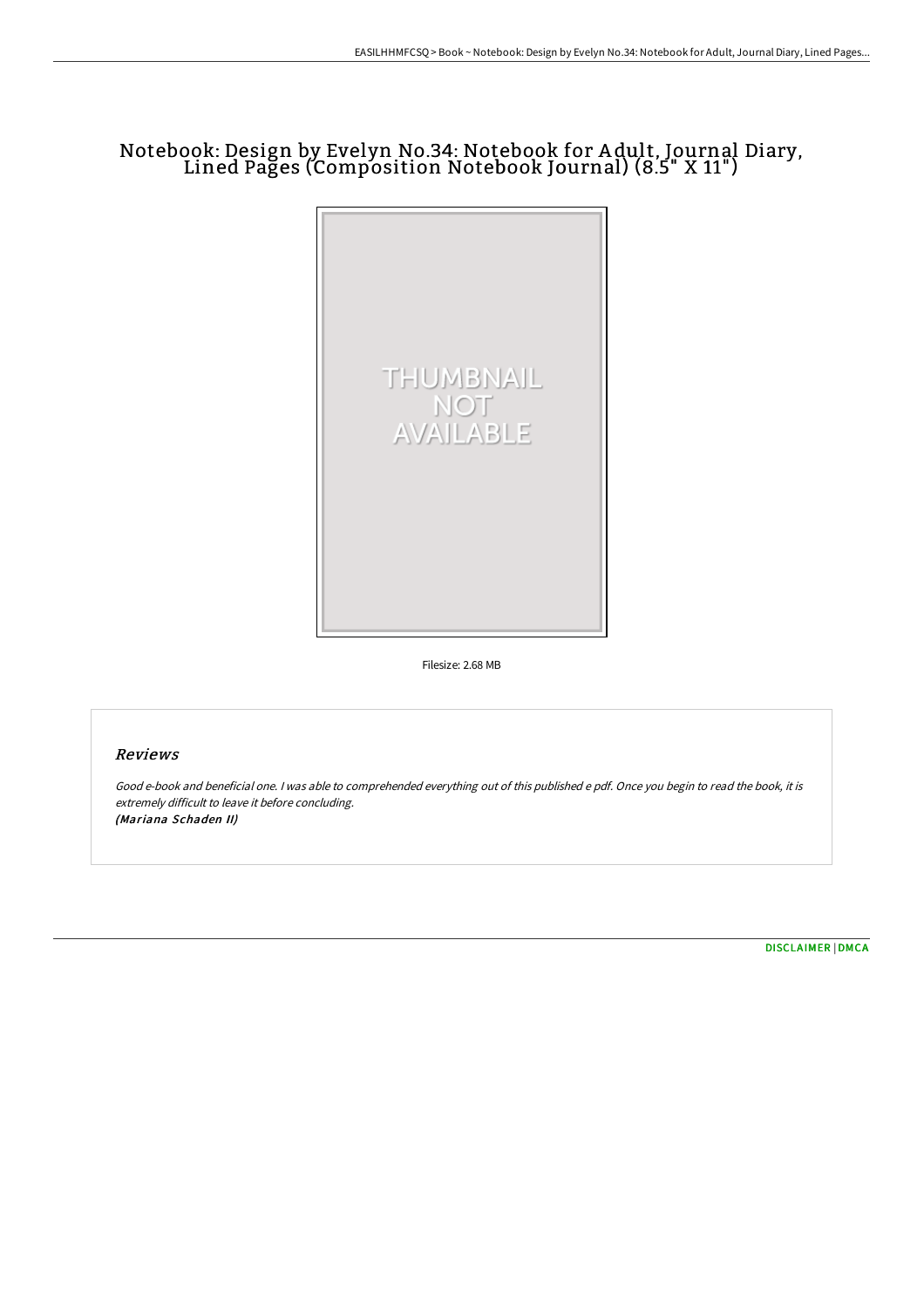## NOTEBOOK: DESIGN BY EVELYN NO.34: NOTEBOOK FOR ADULT, JOURNAL DIARY, LINED PAGES (COMPOSITION NOTEBOOK JOURNAL) (8.5" X 11")



To read Notebook: Design by Evelyn No.34: Notebook for Adult, Journal Diary, Lined Pages (Composition Notebook Journal) (8.5" X 11") PDF, make sure you click the button listed below and download the ebook or have access to other information which might be in conjuction with NOTEBOOK: DESIGN BY EVELYN NO.34: NOTEBOOK FOR ADULT, JOURNAL DIARY, LINED PAGES (COMPOSITION NOTEBOOK JOURNAL) (8.5" X 11") book.

Createspace Independent Publishing Platform, 2018. PAP. Condition: New. New Book. Delivered from our UK warehouse in 4 to 14 business days. THIS BOOK IS PRINTED ON DEMAND. Established seller since 2000.